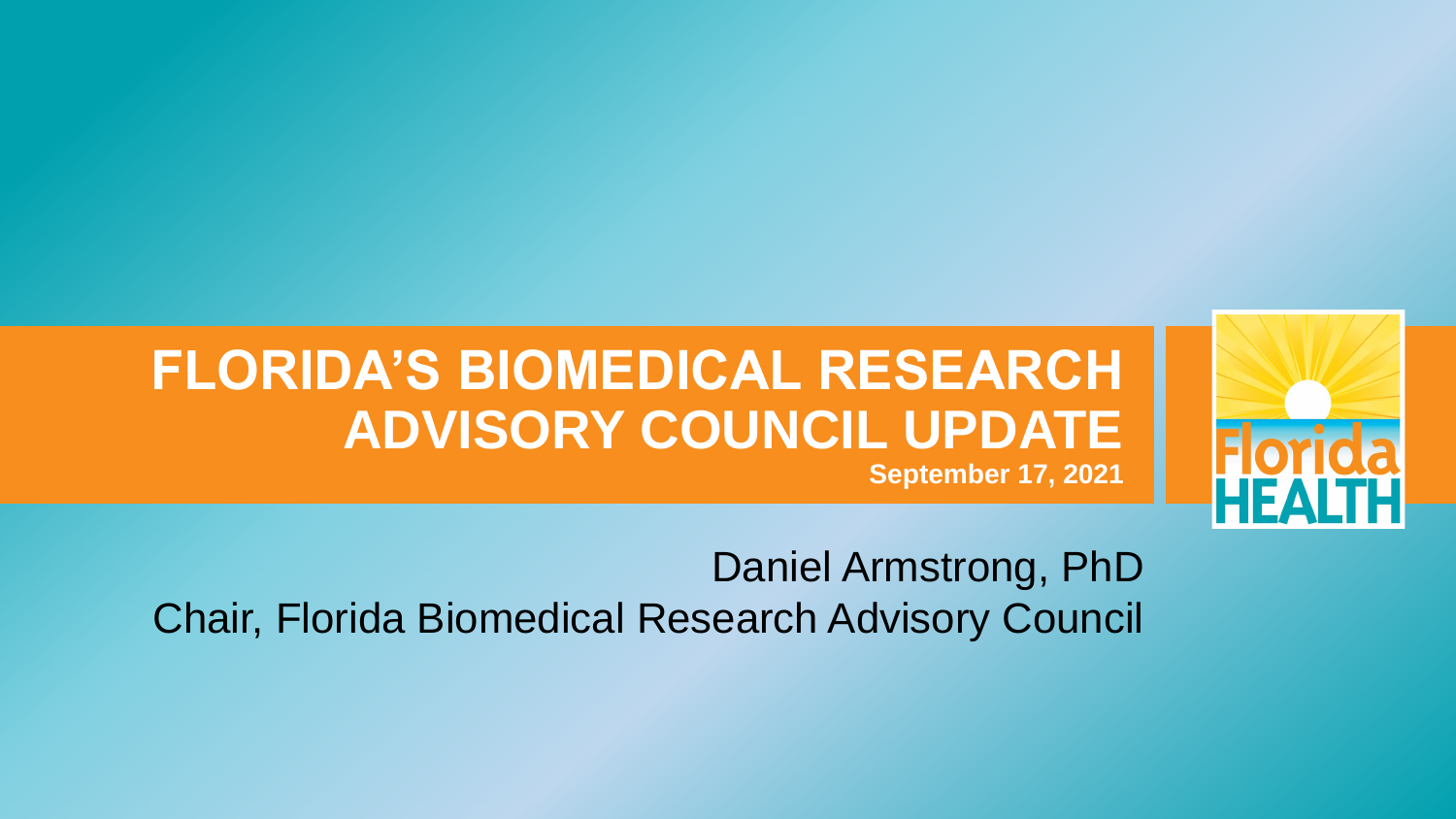#### **Affiliations**

- Department of Pediatrics and Sylvester Cancer Center, University of Miami (UM) Miller School of Medicine
- Holtz Children's Hospital at UM/Jackson Memorial Medical Center
- American Cancer Society (Representative to the Biomedical Research Advisory Council (BRAC))
- Florida Association of Children's Hospitals (FACH)-President
- Association of University Centers on Disability (AUCD)-President-elect
- Early Learning Coalition of Miami-Dade/Monroe-Vice Chair
- 











#### Affiliations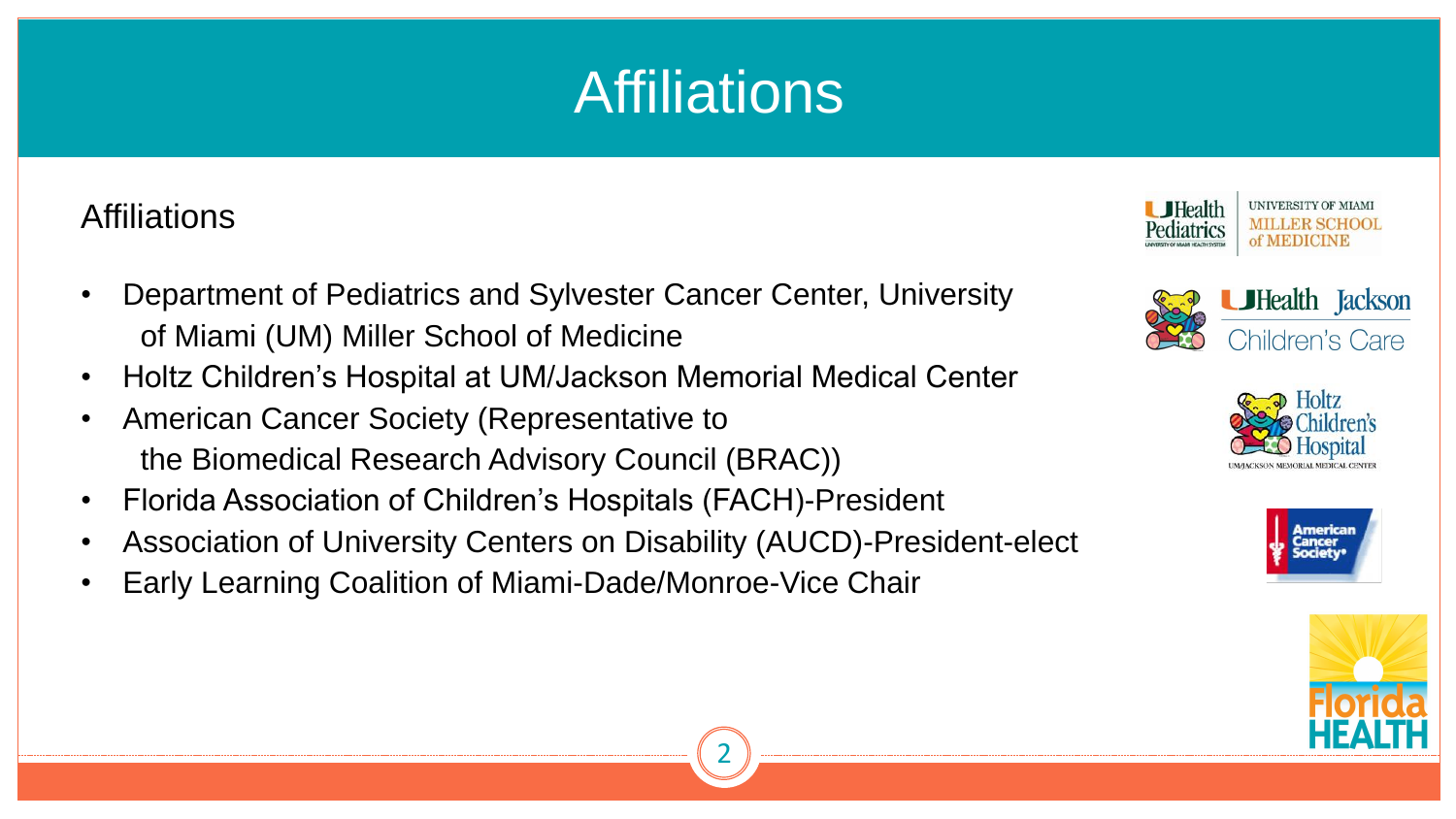

- Intentionally create "Critical Mass" of research to address Strategic Goals
- Create synergy among Florida investigators to more rapidly advance progress toward Strategic Goals
- Use the Biomedical Research Grant Program to drive collaboration between investigators across Florida's cancer research institutions

### Driving Principles For Research Grant Awards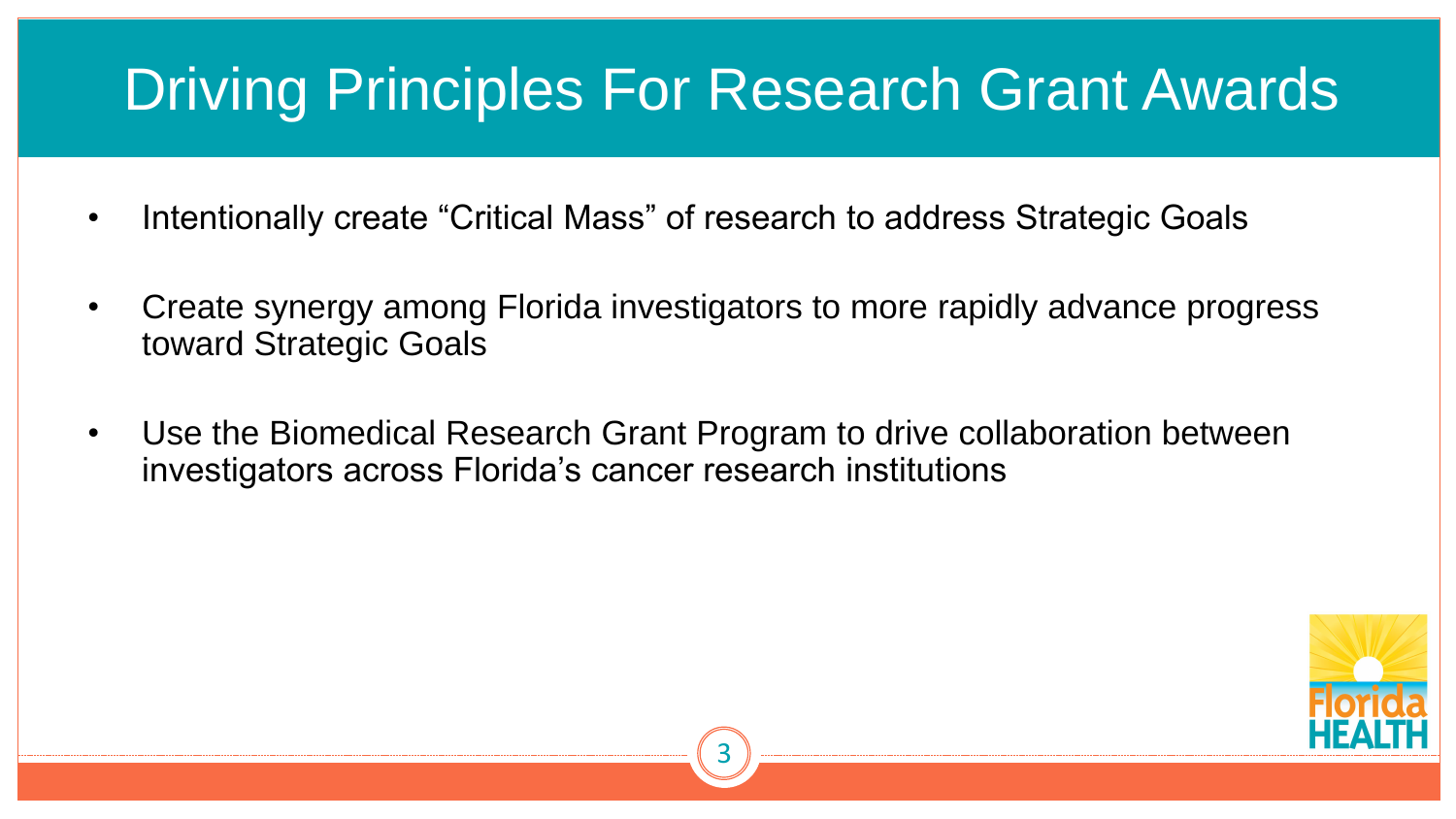• **\$8 million available to award research grants in Fiscal Year (FY) 2021-2022** • **Lawton Chiles Endowment will end July 1, 2022 (reducing award total up to \$2.1** 

- James and Esther King Biomedical Research Program
	- - **million annually)**
	- 70 active research grants
- Bankhead-Coley Cancer Research Program
	- \$10 million available to award research grants in FY 2021-2022
		-
	- 79 active research grants
- Live Like Bella Pediatric Cancer Research Initiative
	- \$3 million available to award research grants in FY 2021-2022
	- 53 active research grants

• \$500,000 appropriated annually to the McKnight Brain Institute paid for through this fund



### Current Funding and Active Grants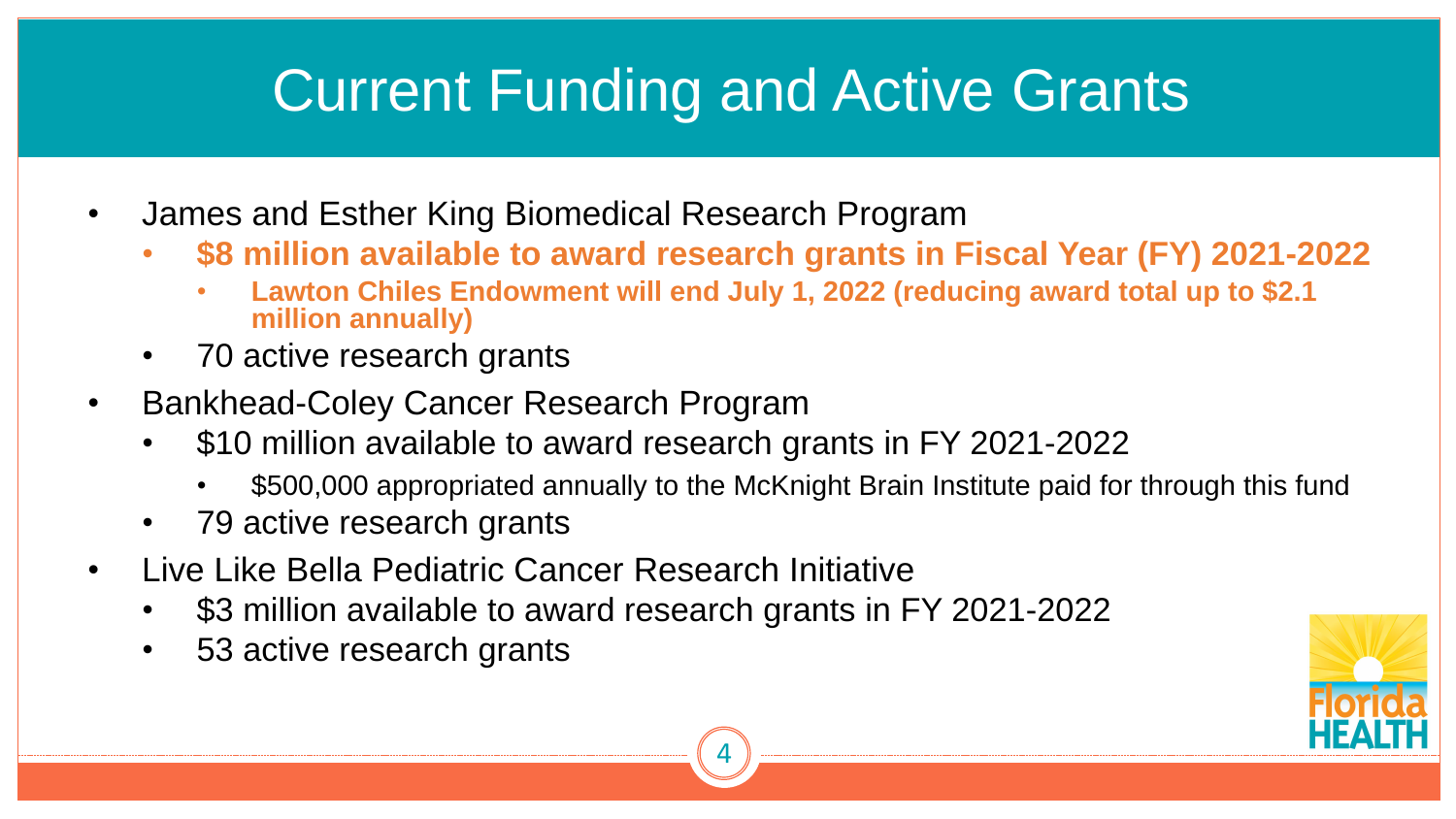

# Awarded Institutions from 2006 through 2021

| All Children's Research Institute                     | <b>Florida State University</b>                      | <b>Saneron CCEL Therapeutics</b>                 |
|-------------------------------------------------------|------------------------------------------------------|--------------------------------------------------|
| <b>Ave Maria University</b>                           | <b>Haley VA Hospital</b>                             | <b>Sanford-Burnham Presby</b>                    |
| <b>Bay Pines VA Health Care System</b>                | <b>M.D. Anderson Cancer Center</b>                   | The Scripps Research Institute                   |
| <b>Carlos Albizu University</b>                       | <b>Mayo Clinic</b>                                   | <b>South Florida Veterans Affairs Foundation</b> |
| <b>Edward Waters College</b>                          | Miami Cancer Institute, Baptist Health South Florida | <b>Torrey Pines Institute</b>                    |
| <b>Florida Agricultural and Mechanical University</b> | <b>Moffitt Cancer Center</b>                         | <b>University of Central Florida</b>             |
| <b>Florida Atlantic University</b>                    | <b>Nano Discovery Inc.</b>                           | <b>University of Florida</b>                     |
| <b>Florida Hospital Cancer Institute</b>              | <b>Nemours Childrens Clinic</b>                      | <b>University of Miami</b>                       |
| <b>Florida Institute of Technology</b>                | <b>Nova Southeastern University</b>                  | <b>University of South Florida</b>               |
| <b>Florida International University</b>               | <b>Roskamp Institute</b>                             | <b>University of West Florida</b>                |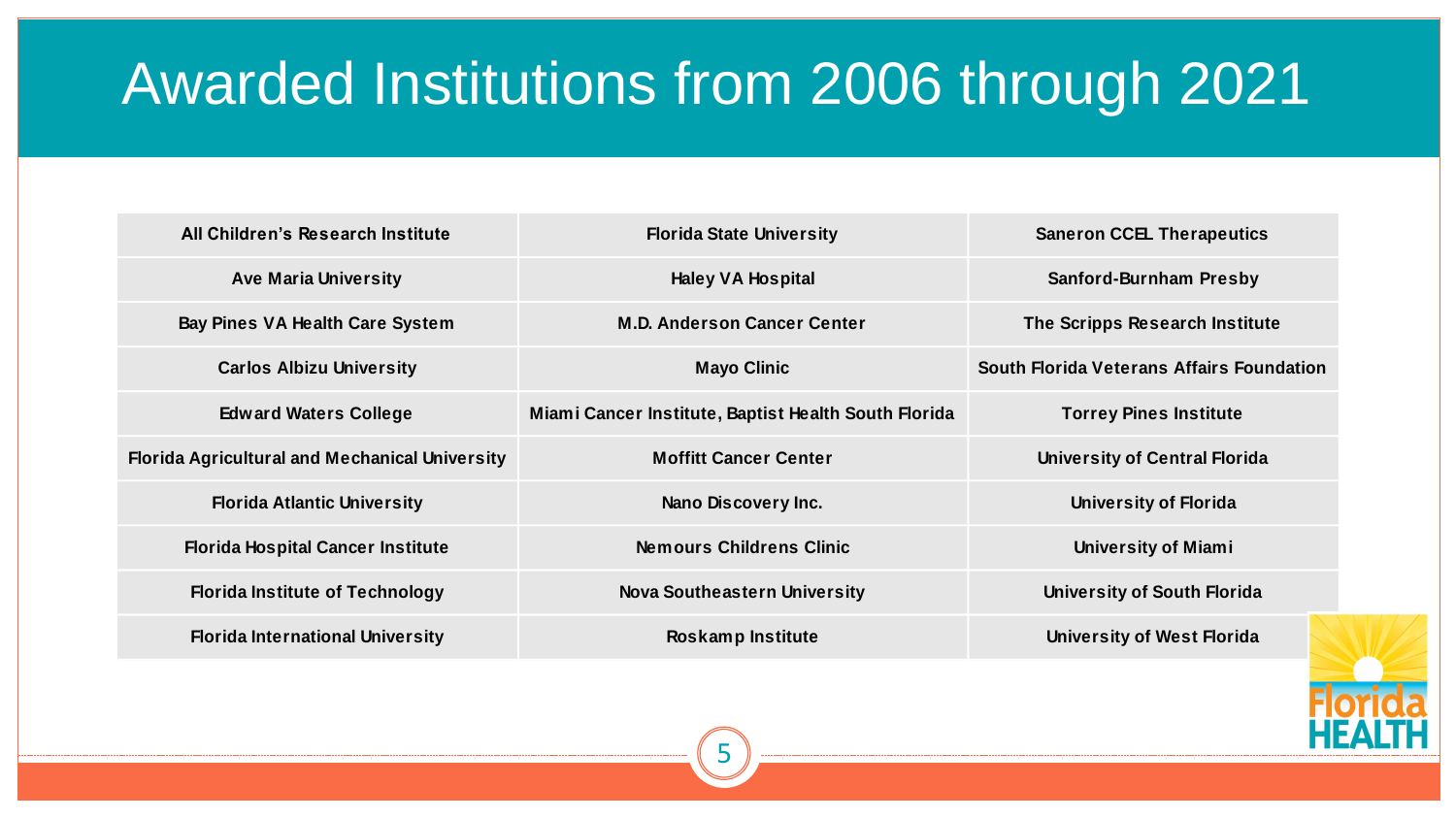

### BRAC Applicants Based on Institution FY 2015-2021

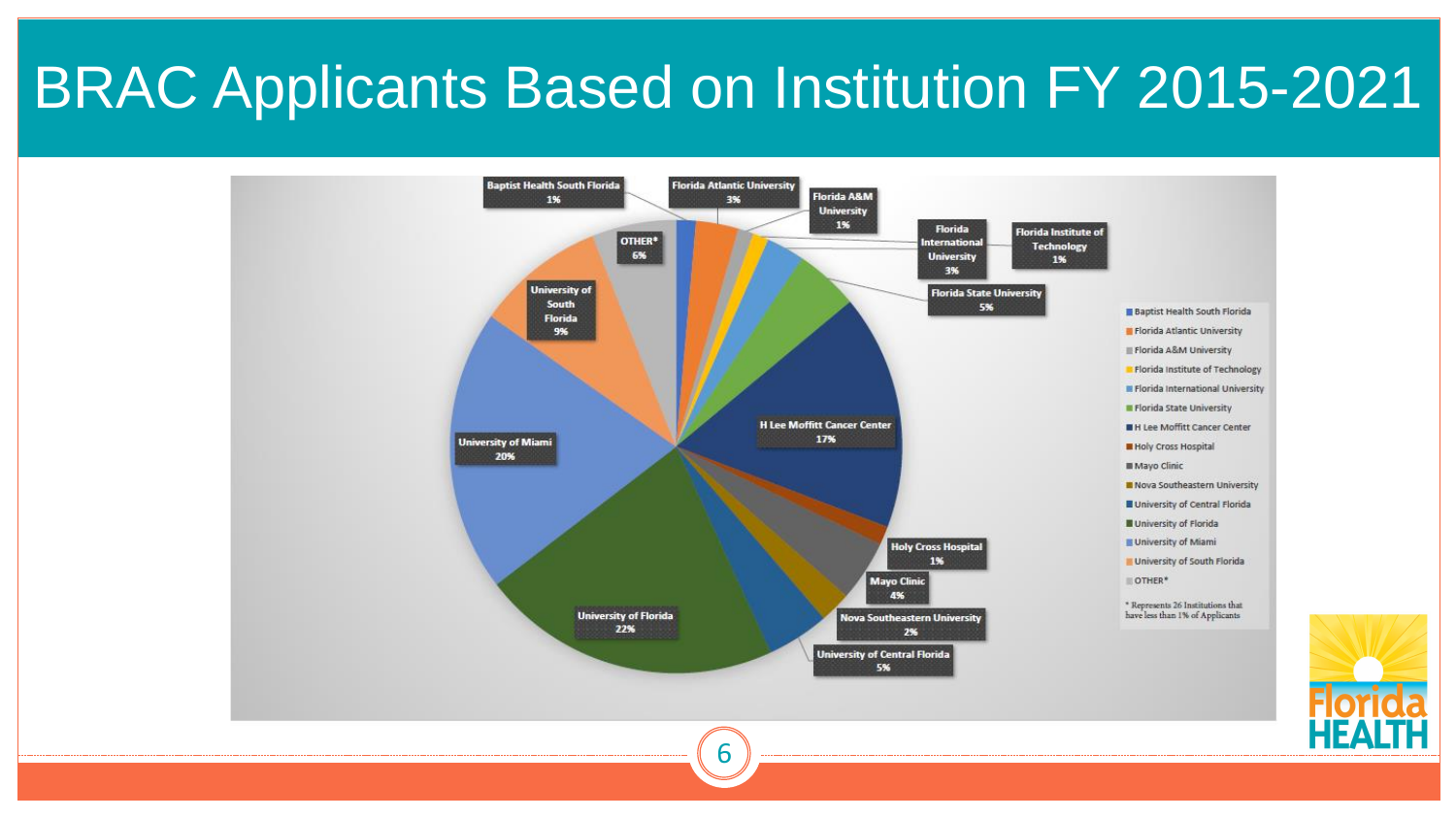

| <b>Kenneth Tsai</b><br><b>Brian Czerniecki</b><br><b>Thomas Malek</b><br><b>Florian Karreth</b><br>Andrew R. Judge | Sensitizing Melanoma to Immunotherapy<br><b>Overcoming Resistance in HER2 Breast</b><br>Cancer through a Novel Immunotherapy<br>Approach<br>CD4+ T effector cells in cancer immunotherapy<br>Elucidating PTEN tumor suppression in<br>melanoma<br>Ursolic acid as a countermeasure to cancer | <b>Discovery Science</b><br><b>Clinical Research</b><br><b>Discovery Science</b><br><b>Discovery Science</b> | Melanoma<br><b>Breast cancer</b><br>Melanoma, colon cancer<br>Melanoma |
|--------------------------------------------------------------------------------------------------------------------|----------------------------------------------------------------------------------------------------------------------------------------------------------------------------------------------------------------------------------------------------------------------------------------------|--------------------------------------------------------------------------------------------------------------|------------------------------------------------------------------------|
|                                                                                                                    |                                                                                                                                                                                                                                                                                              |                                                                                                              |                                                                        |
|                                                                                                                    |                                                                                                                                                                                                                                                                                              |                                                                                                              |                                                                        |
|                                                                                                                    |                                                                                                                                                                                                                                                                                              |                                                                                                              |                                                                        |
|                                                                                                                    |                                                                                                                                                                                                                                                                                              |                                                                                                              |                                                                        |
|                                                                                                                    | cachexia                                                                                                                                                                                                                                                                                     | <b>Discovery Science</b>                                                                                     | Lung, colon, breast, pancreatic                                        |
| Gina DeNicola                                                                                                      | <b>Pyridine Nucleotides: Missing Link between</b>                                                                                                                                                                                                                                            | <b>Discovery Science</b>                                                                                     | Lung cancer                                                            |
| <b>Rex Philpot</b>                                                                                                 | Cholinergic mechanisms underlying cognitive<br>deficits during & following chemotherapy for<br>breast cancer                                                                                                                                                                                 | <b>Discovery Science</b>                                                                                     | <b>Breast cancer</b>                                                   |
| Kathleen Egan                                                                                                      | <b>Biobanking for Breast Cancer Prevention and</b><br><b>Disparity Research in Florida</b>                                                                                                                                                                                                   | Research Infrastructure                                                                                      | <b>Breast cancer</b>                                                   |
| Noula Shembade                                                                                                     | Mechanisms of oncogenic virus-mediated<br>chronic inflammation and tumorigenesis                                                                                                                                                                                                             | <b>Discovery Science</b>                                                                                     | Leukemia and blood cancers, lung<br>cancer, breast cancer              |
| Jerome Irianto                                                                                                     | Impact of the microenvironment on breast<br>cancer genomic instability                                                                                                                                                                                                                       | High-Risk, High-Reward Discovery Science                                                                     | <b>Breast cancer</b>                                                   |
| <b>Matthew Schabath</b>                                                                                            | Non-invasive radiomic biomarkers to predict<br>treatment response for immunotherapy of lung<br>cancer                                                                                                                                                                                        | <b>Clinical Research</b>                                                                                     | Lung cancer                                                            |
| <b>Robert Gillies</b>                                                                                              | Radiomics and Pathomics to predict upstaging<br>of DCIS                                                                                                                                                                                                                                      | <b>Bridge</b>                                                                                                | <b>Breast cancer</b>                                                   |
|                                                                                                                    |                                                                                                                                                                                                                                                                                              | Aging and Lung Tumorigenesis                                                                                 |                                                                        |

#### Bankhead-Coley Awards FY 2020-2021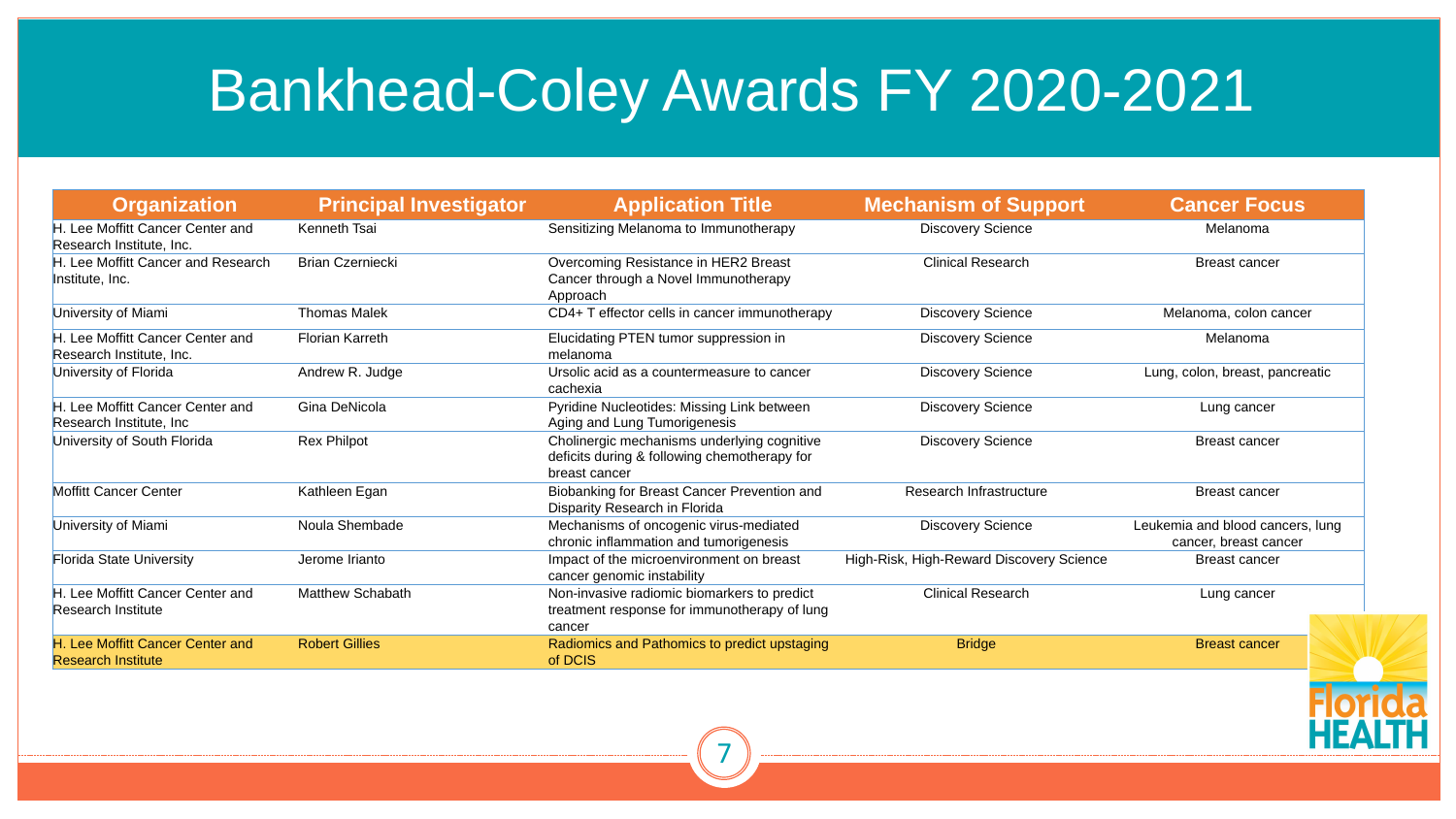| <b>Organization</b>                              | <b>Principal Investigator</b> | <b>Application Title</b>                                                                                                                          | <b>Mechanism of Support</b>                   | <b>Tobacco Related Disease</b><br><b>Focus</b>                                                     |
|--------------------------------------------------|-------------------------------|---------------------------------------------------------------------------------------------------------------------------------------------------|-----------------------------------------------|----------------------------------------------------------------------------------------------------|
| University of Miami Miller School of<br>Medicine | Yanbin Zhang                  | Defining role of FANCA in genome instability                                                                                                      | University of Miami Miller School of Medicine | <b>Breast cancer</b>                                                                               |
| University of Miami                              | <b>Robert Starke</b>          | Cigarette smoke induces endothelial dysfunction<br>leading to cerebral aneurysm pathogenesis                                                      | University of Miami                           | Intracranial aneurysm                                                                              |
| University of Florida                            | Daiqing Liao                  | Novel mechanism of action and translational<br>potential of the HDAC inhibitor SR-4370 for<br>treating breast cancer                              | University of Florida                         | <b>Breast cancer</b>                                                                               |
| <b>Moffitt Cancer Center</b>                     | <b>Christine Chung</b>        | Effects of hypoxia in tumor immune<br>microenvironment in tobacco-related head and<br>neck squamous cell carcinoma (HNSCC)                        | <b>Moffitt Cancer Center</b>                  | Head and neck squamous cell carcinoma (HNSCC)                                                      |
| University of Miami Miller School of<br>Medicine | <b>Carlos Moraes</b>          | Mechanisms of mitochondrial DNA deletion<br>formation                                                                                             | University of Miami Miller School of Medicine | Lung cancer, COPD, cardiovascular disease                                                          |
| University of Miami                              | <b>Helen M Bramlett</b>       | Post-stroke combination of therapeutic<br>hypothermia (TH) and whole body vibration (WBV)<br>improves cognition in nicotine-exposed rats          | University of Miami                           | Stroke, cerebral ischemia, age related cognitive<br>decline                                        |
| University of Miami                              | <b>Scott Welford</b>          | Chemerin: a link between obesity, smoking, and<br>renal cancer.                                                                                   | <b>University of Miami</b>                    | Renal cancer                                                                                       |
| University of Florida                            | Rajesh Mohandas               | Endothelial Circadian Clock Protein PER1<br>Modulates Salt-sensitive Hypertension                                                                 | University of Florida                         | Hypertension, stroke, cardiovascular disease                                                       |
| <b>Florida International University</b>          | Hoshang Unwalla               | Pathophysiological Mechanisms and Therapeutics Florida International University<br>for Chronic Lung Inflammation in Smokers and in<br><b>COPD</b> |                                               | COPD, chronic bronchitis, chronic lung<br>inflammation                                             |
| University of Florida                            | Chengguo Xing                 | Reducing tobacco-associated lung cancer risk: A<br>randomized clinical trial of AB-free kava                                                      | University of Florida                         | Lung cancer and other tobacco-related diseases as<br>one primary endpoint is to reduce tobacco use |
| <b>Florida State University</b>                  | Michelle Parvatiyar           | Determining how tobacco use and obesity<br>exacerbates a novel cardiovascular risk factor                                                         | <b>Florida State University</b>               | Colon, liver cancer, and<br>cardiovascular disease                                                 |
| University of Miami                              | <b>Adam Wanner</b>            | Early detection of vaping-related vascular disease                                                                                                | High-Risk, High Reward Clinical Research      | Tobacco use                                                                                        |
| <b>University of South Florida</b>               | Hua Pan                       | LOI-Blood vessel preservation USF_Hua Pan                                                                                                         | <b>Bridge</b>                                 | Lung cancer                                                                                        |
|                                                  |                               |                                                                                                                                                   |                                               |                                                                                                    |

### James and Esther King Awards FY 2020-2021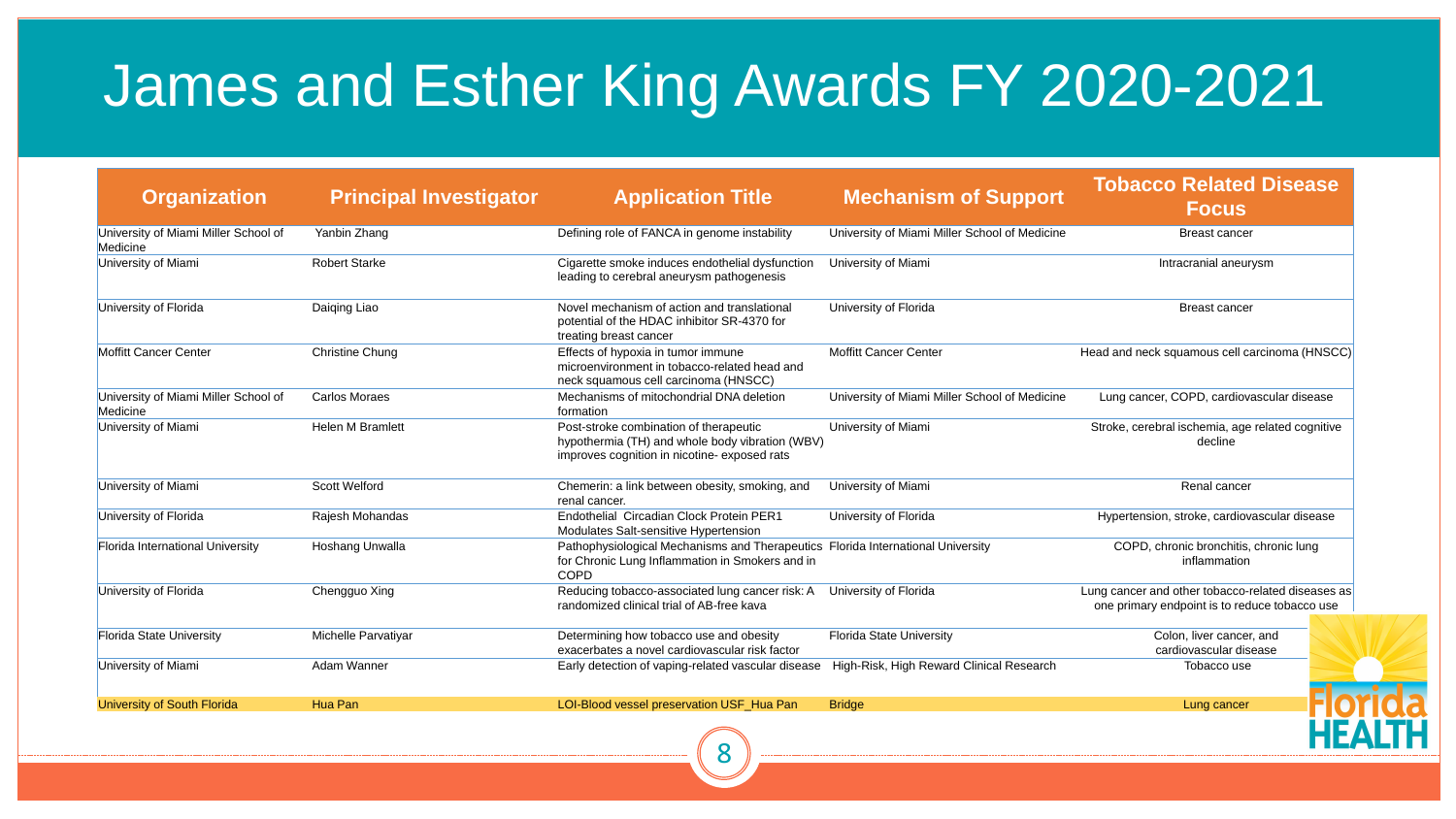

| <b>Organization</b>             | <b>Principal Investigator</b> | <b>Application Title</b>                                                                                                                  | <b>Organization</b>                      | <b>Pediatric Cancer Focus</b>                                                                                 |
|---------------------------------|-------------------------------|-------------------------------------------------------------------------------------------------------------------------------------------|------------------------------------------|---------------------------------------------------------------------------------------------------------------|
| University of Miami             | <b>Claes Wahlestedt</b>       | Development of an IDE Submission for Drug<br><b>Sensitivity Testing Platform for Pediatric</b><br><b>Sarcoma Treatment Stratification</b> | <b>Multicenter Clinical Trials</b>       | Pediatric sarcoma                                                                                             |
| University of Florida           | Zhijian Qian                  | FOXM1 as a therapeutic target for MLL-<br>rearranged AMLs                                                                                 | <b>Bridge</b>                            | Pediatric acute myeloid leukemia                                                                              |
| University of Florida           | Mingyi Xie                    | Target RNAs induce microRNA degradation in<br>apoptotic T-cell acute lymphoblastic leukemia<br>cells                                      | <b>Discovery Science</b>                 | Pediatric cancer, leukemia                                                                                    |
| H. Lee Moffitt Cancer Center    | Uwe Rix                       | Characterization of PARP16 as a novel target in<br>Ewing's sarcoma                                                                        | <b>Discovery Science</b>                 | Ewing's sarcoma                                                                                               |
| The University of Florida       | Jonathan Licht                | NSD2 Mutation as Driver of Brain Invasion in<br>Acute Lymphoblastic Leukemia                                                              | <b>Discovery Science</b>                 | Acute lymphoblastic leukemia                                                                                  |
| University of Florida           | Lan Hoang-Minh                | <b>Combination Immunotherapy for Pediatric Brain</b><br><b>Tumors</b>                                                                     | <b>Discovery Science</b>                 | Brain cancers, medulloblastoma, glioma                                                                        |
| University of Miami             | Paulo Pinheiro                | The role of prenatal exposures and specific<br>ethnicity on childhood cancer disparities in<br>Florida                                    | <b>Discovery Science</b>                 | All pediatric cancers                                                                                         |
| University of Miami             | Regina Graham                 | Carbon Dot derivative for bimodal imaging and<br>targeted drug delivery to pediatric high-grade<br>gliomas                                | <b>Discovery Science</b>                 | Glioblastoma, diffuse intrinsic pontine glioma                                                                |
| University of Florida           | <b>Raymond Mailhot</b>        | Measuring the effects of brain radiotherapy and<br>tumor on scholastic outcome                                                            | <b>Discovery Science</b>                 | <b>Brain</b>                                                                                                  |
| <b>Florida State University</b> | Q.X. Amy Sang                 | Modeling Human Pediatric Brain Tumor<br>Microenvironment                                                                                  | <b>Discovery Science</b>                 | Primary human pediatric brain tumors, atypical<br>teratoid/rhabdoid tumor (ATRT),<br>medulloblastoma, glioma. |
| University of Central Florida   | <b>Annette Khaled</b>         | Evaluating Chaperonin-Containing TCP1 for the<br><b>Screening of Pediatric Cancers</b>                                                    | High-Risk, High-Reward Discovery Science | Bone, peripheral nervous system, sarcomas                                                                     |

### Live Like Bella FY 2020-2021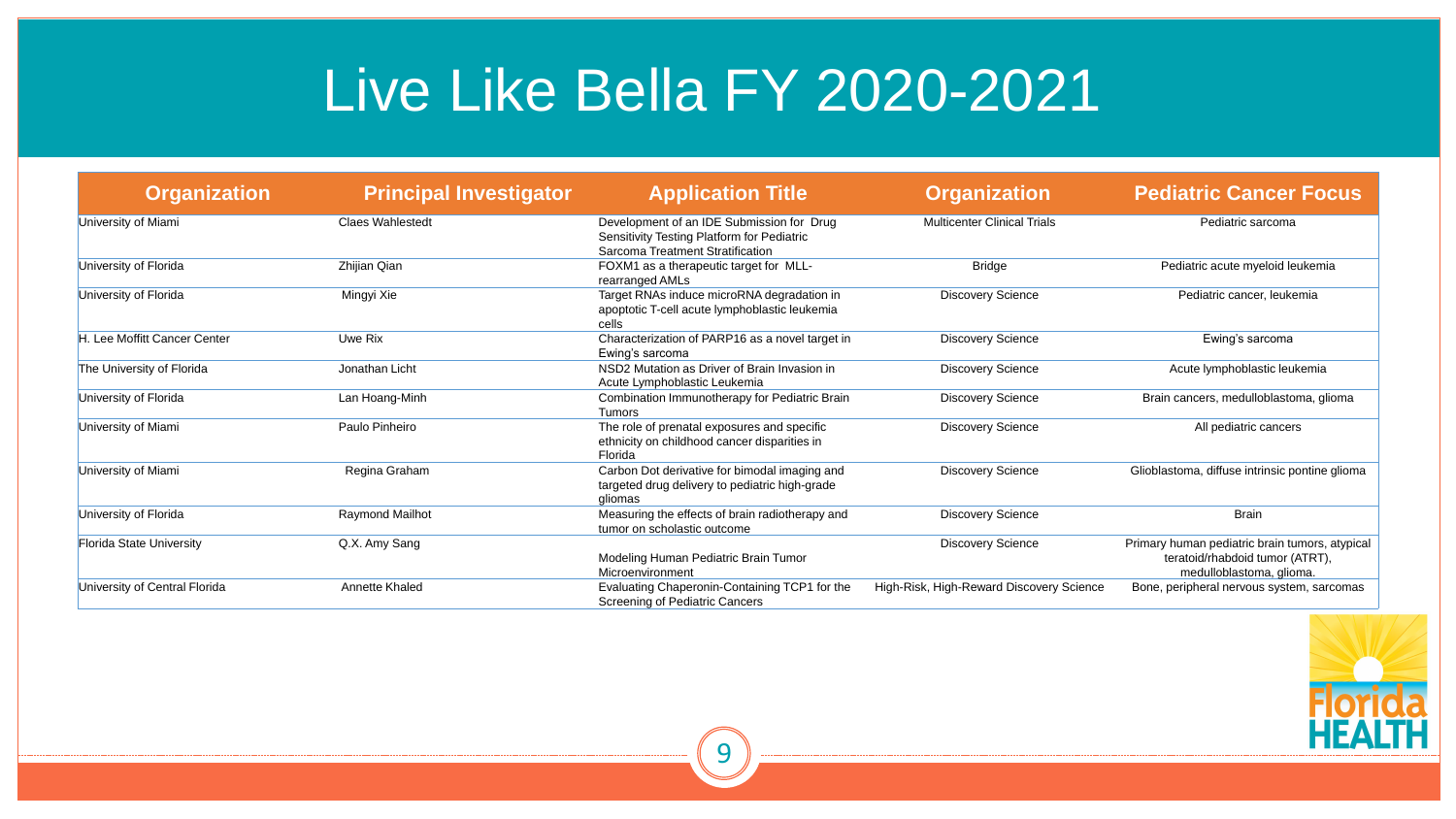#### Annual Application Process

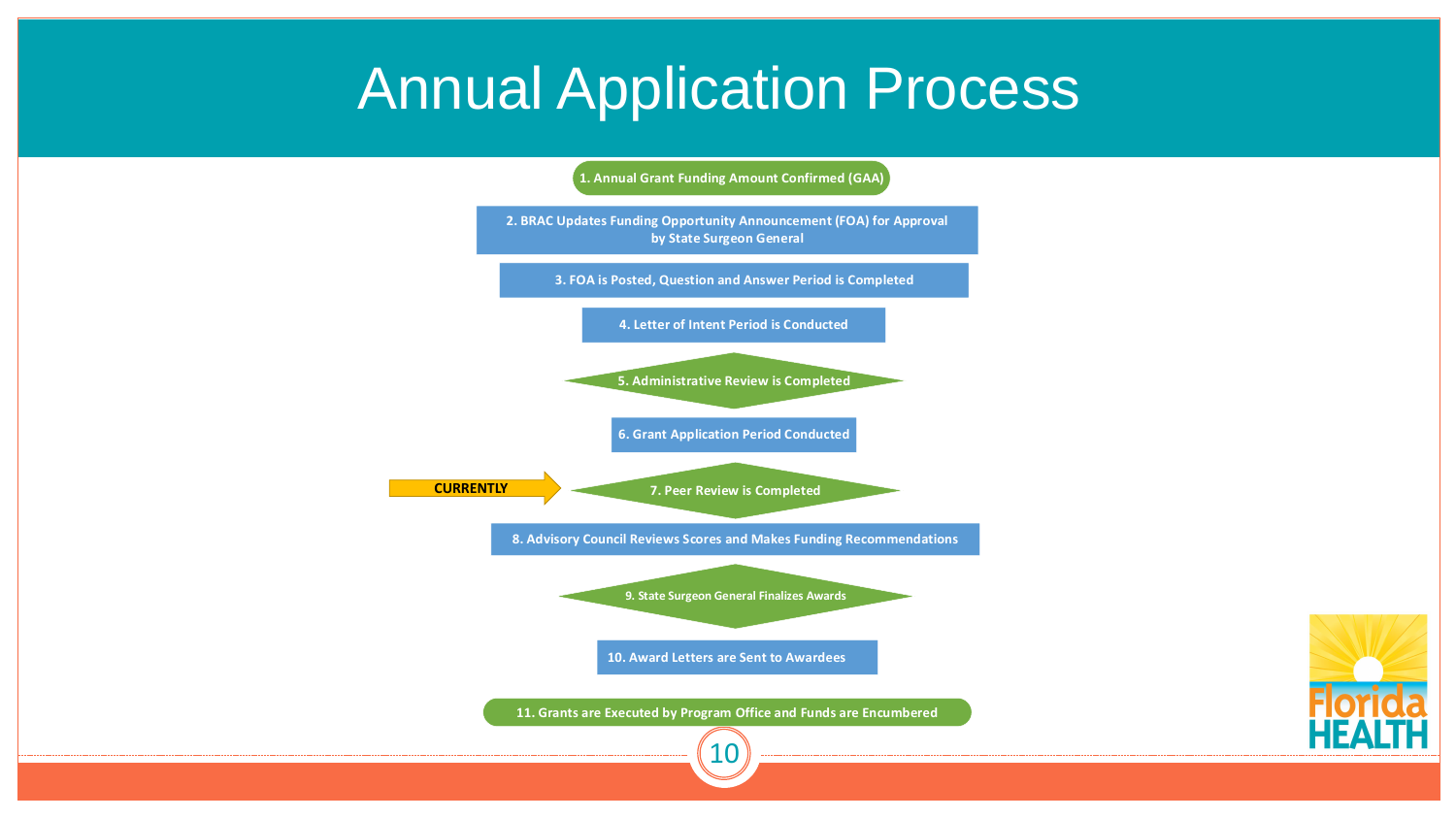#### Bankhead-Coley Applications and Awards

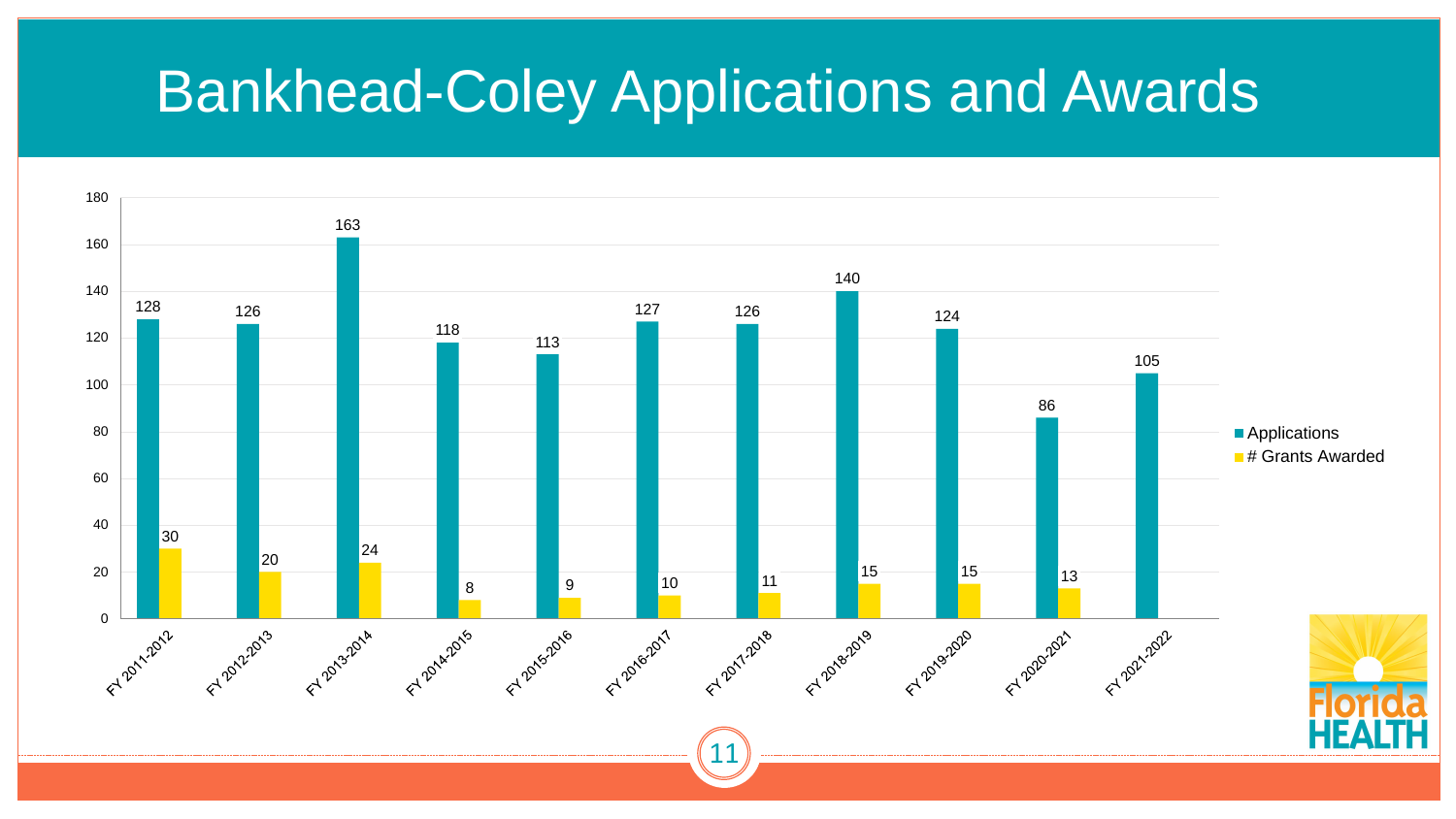# King Applications and Awards

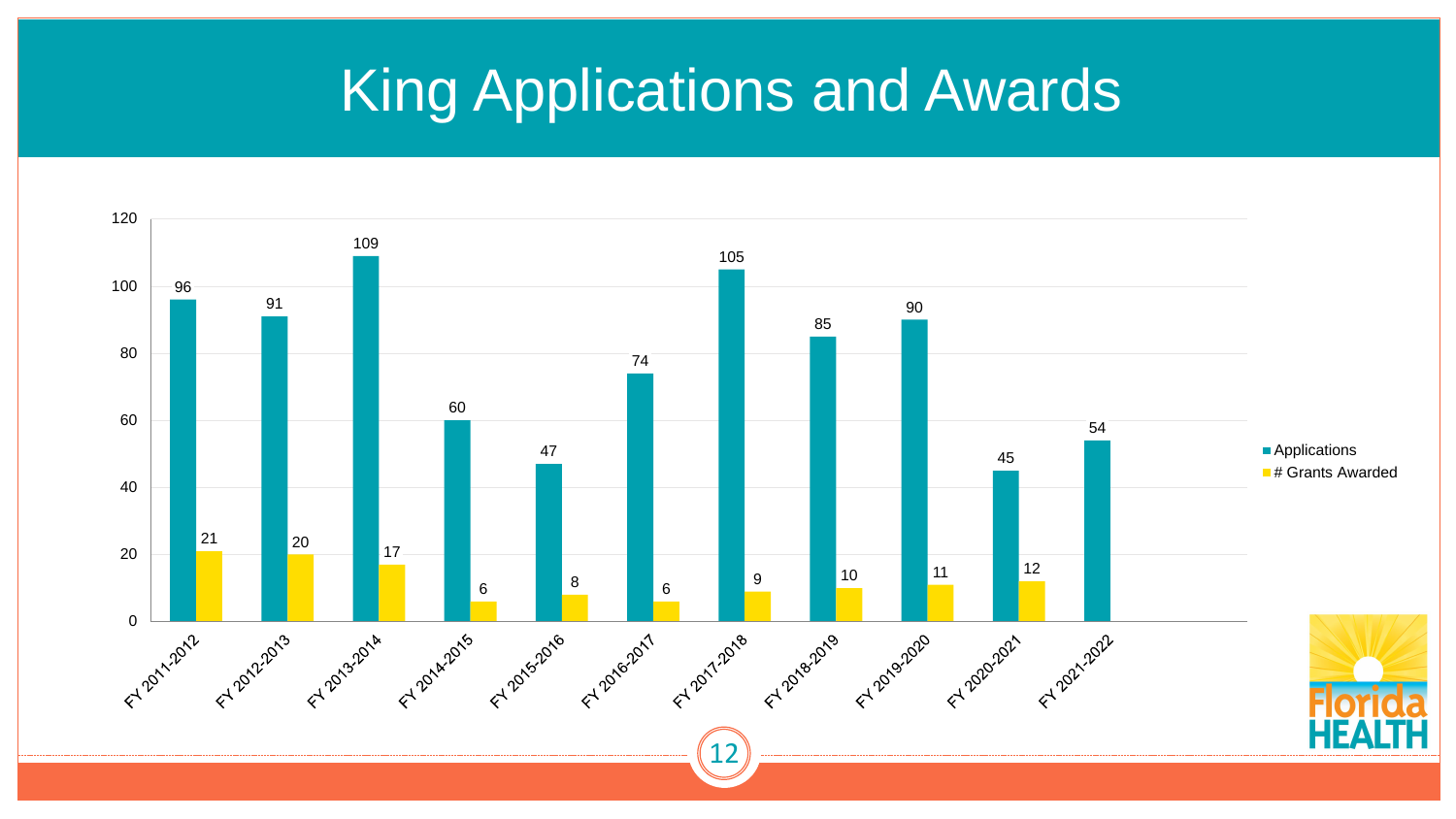#### Bella Applications and Awards

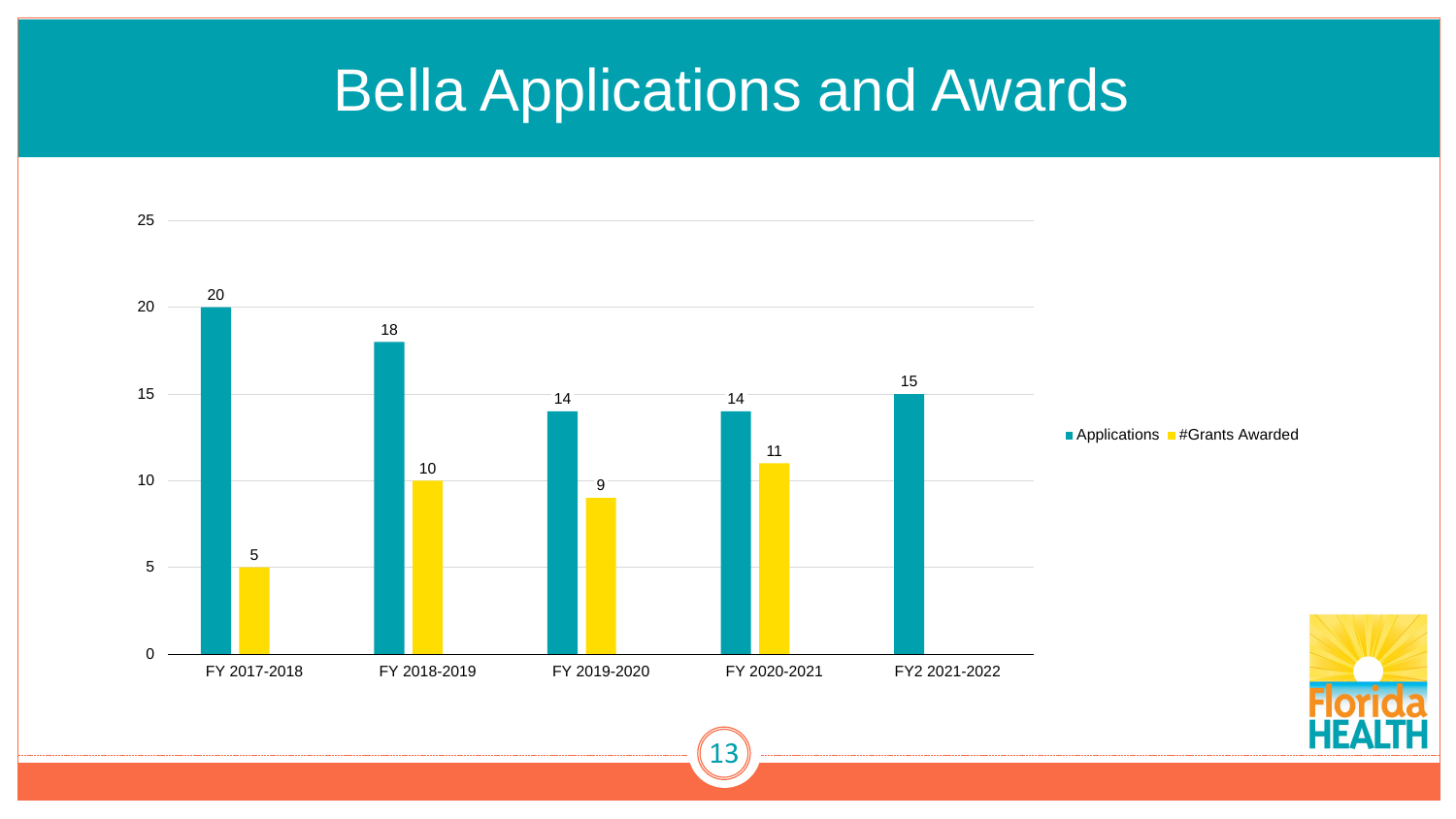### Bankhead-Coley Awards and Budget



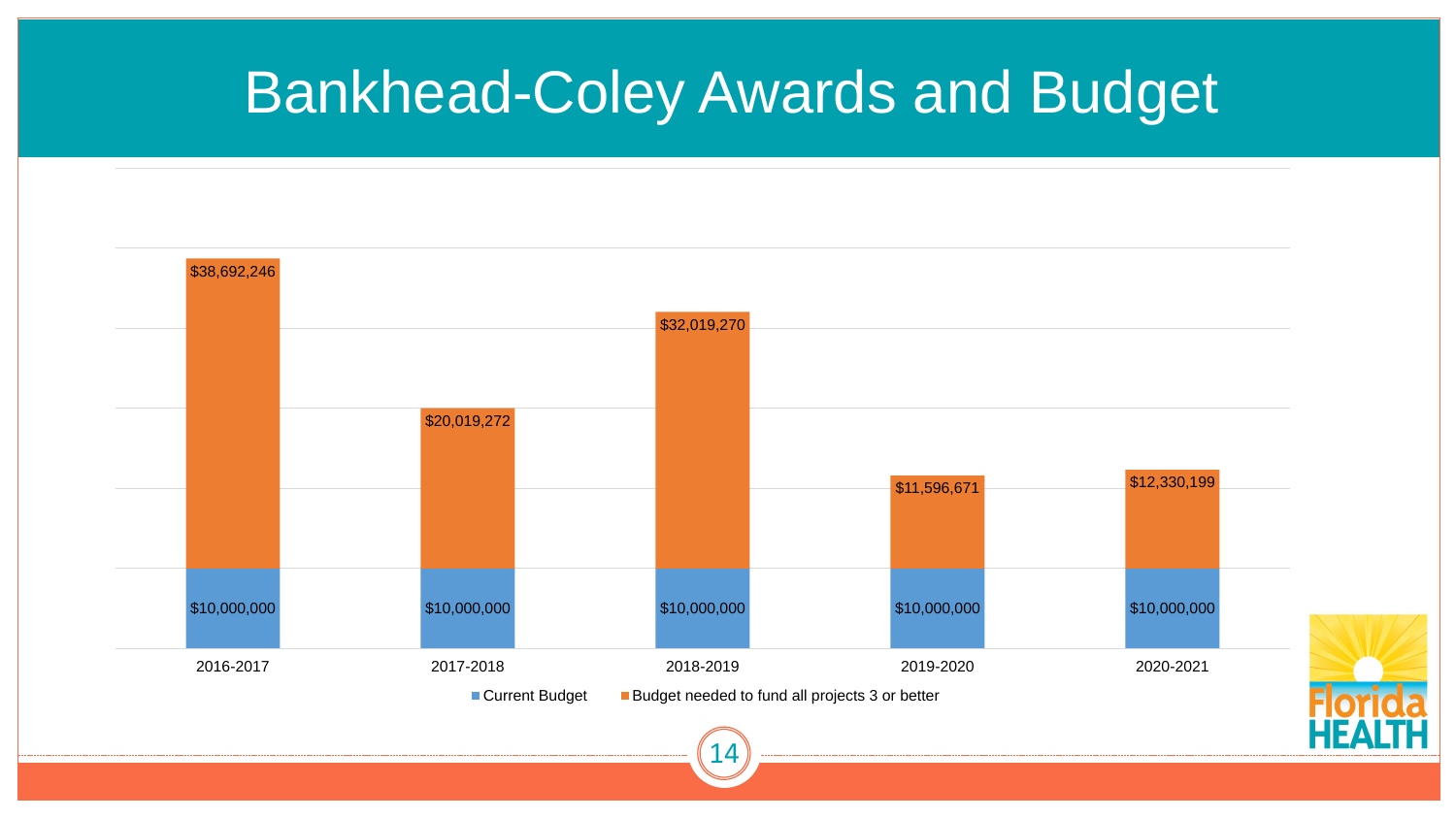#### James and Esther King Awards and Budget



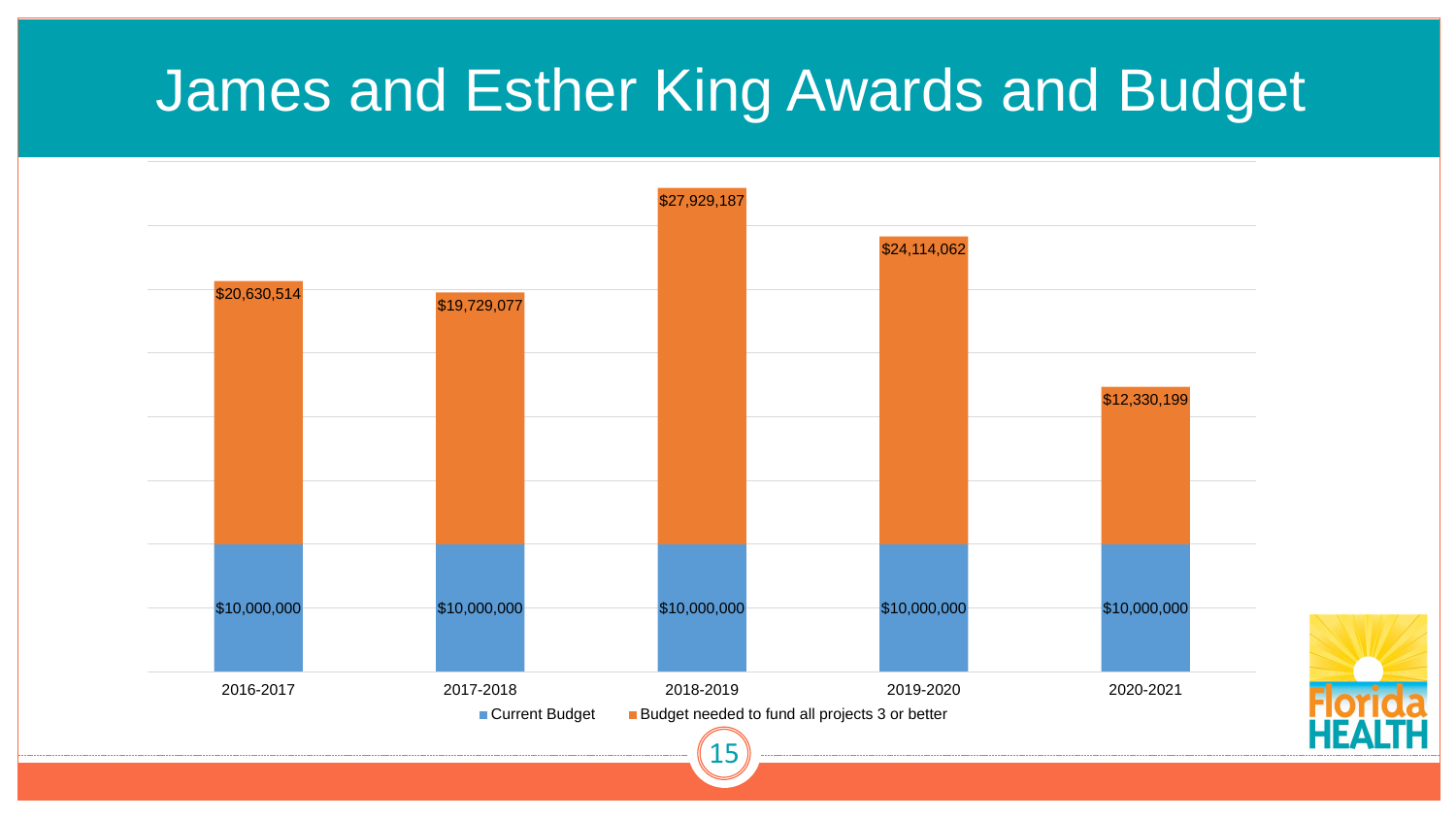#### Live Like Bella Applications and Funded Projects